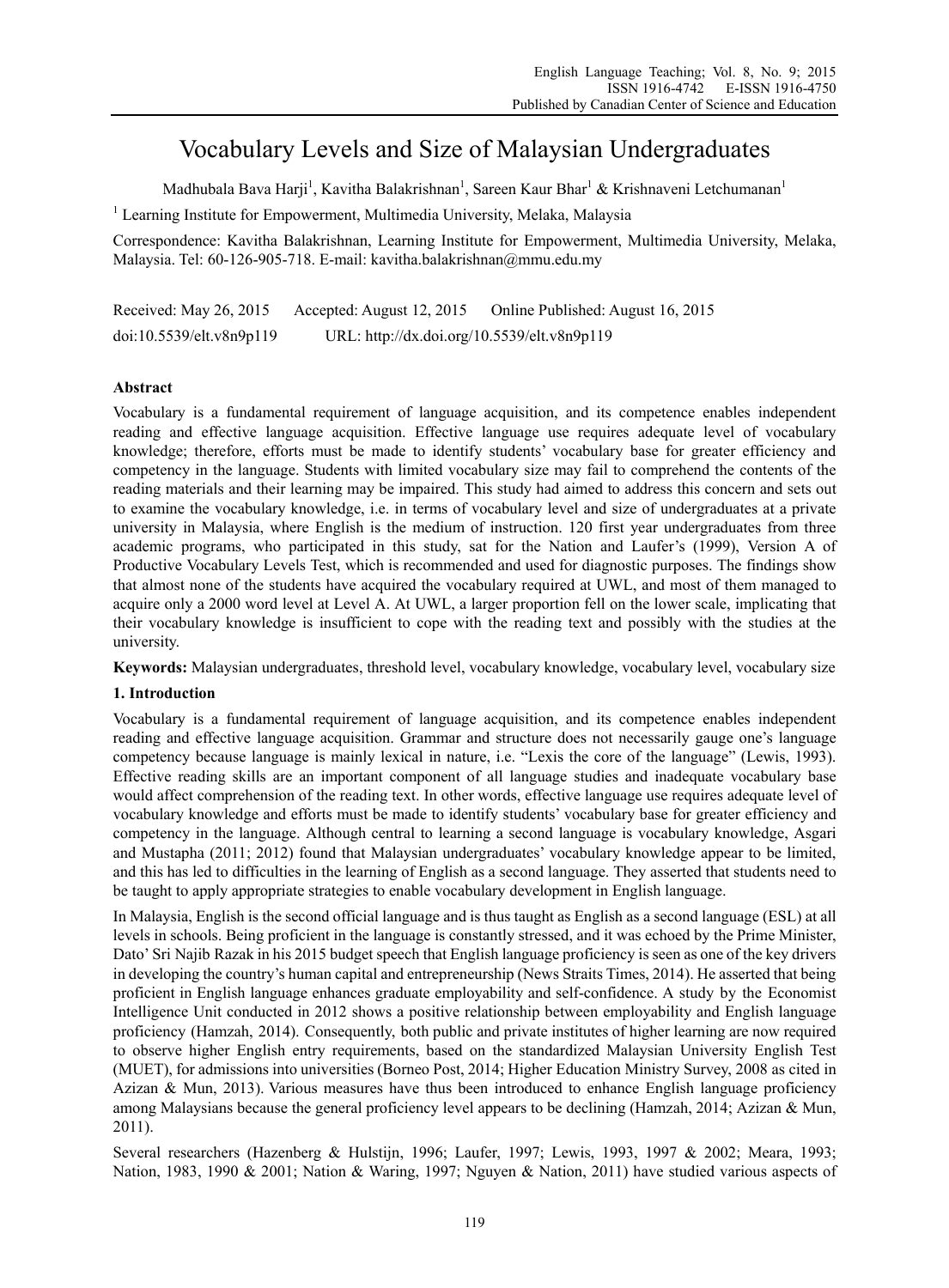vocabulary knowledge and some (Nation, 1983, 1990; Meara, 1993, Kurgat, 2014) have identified the necessary vocabulary size for effective use of the English language. Based on our literature search, there appears to be limited studies examining Malaysian undergraduates' vocabulary knowledge and size. Related studies in this area, mostly focused on various vocabulary learning strategies that can enhance the vocabulary base of undergraduates in Malaysia, with very little attention and interest shown in understanding and gauging students' actual levels and size of vocabulary in the English language. However, a pertinent study conducted by Abd. Manan, Nor Liza, and Sarimah (2013) found that the Malaysian English Language syllabus did not cater to academic vocabulary needs of secondary school students pursuing a degree program.

Thus, this research had aimed to measure the first year undergraduates' vocabulary knowledge at a private university to ascertain if they are equipped with the vocabulary level and size as deemed at the university word level (UWL).

#### **2. Literature Review**

Emphasis on vocabulary acquisition dates back to the 1960s, when the behavioral model of language learning emphasized the study of grammar rules and knowledge of grammatical structures as a prerequisite to language acquisition. In the 1970s, the communicative language learning regarded knowledge of vocabulary as an essential aspect of language learning process (Swan & Walter, 1984) and Wilkins (1972) asserted that "without vocabulary, nothing can be conveyed". The twentieth century saw further development and interest in the lexical knowledge of language learning and Vermeer (1992) maintained "knowing words is the key to understanding and being understood".

Knowledge of vocabulary is seen in its size or the number of words that is known. Anderson and Freebody (1981) maintained that vocabulary size increases and constantly grows throughout the lifetime. A native speaker of the English Language would speak an average of 1,000 words at the age of three (Dai, 1986), and between 4,000-5,000 words at the age of five (Nation & Waring, 2002), and more than 20,000 words as an adult (Goulden, Nation, & Read, 1990). According to Nation and Waring (2002), second language students would need a vocabulary size of 3,000 words and above of high frequency words. They must be encouraged to acquire a lexical base of basic 3,000 word families (also known as start-up vocabulary) to achieve success in language learning and as a minimum requirement for comprehension of text (Coady & Huckin, 2003; Nation & Waring, 2002). Research has identified knowledge of 4,000-5,000 word families to meet the intermediate level, 6,000-9,000 word families to advanced level of language proficiency (Nation & Meara, 2010), whereas 16,000-20,000 word families to first language or native speakers of the language (Schmitt, 2010). Hazenberg and Hulstijn (1996) maintained that it is necessary to acquire a 3,000-5000 or 5,000-8,000 threshold range of lexical level for acquiring any new vocabulary, and university students must have 10,000-11,000 word families to comprehend a university text.

Coady and Huckin (2003) highlighted language students paradox, where readers need to read to acquire vocabulary and need to acquire vocabulary to read, without which they may fail to comprehend the reading text accurately. Nguyen and Nation (2011) stressed that students should be tested and evaluated on each level; otherwise, false assumptions can be made on students' vocabulary knowledge. To test students' vocabulary knowledge, vocabulary tests can be useful tools to gauge the students' levels. Vocabulary size tests can serve a variety of purposes. Beglar (2010) highlighted that the vocabulary tests can be conducted for various purposes, including examining sufficiency of students' knowledge of vocabulary to perform specific tasks, recording students' vocabulary development, evaluating if specific program aims are met, examining the extent to which a particular program meets its aims, selecting the appropriate instructional direction for students, designing relevant and suitable syllabus as well as teaching materials etc. Vocabulary level is a general measure applied to understand the vocabulary size of the students. However, vocabulary size is a rather specific measurement of students' vocabulary knowledge or understanding of the actual meaning of the words. Thus, the scores or results of verified and confirmed vocabulary tests are valid indicators and fair measurement of students' vocabulary level and size.

Structured vocabulary development focuses on the exposure of words and its frequency in a given text, which enables effective language learning (Meara, 1993; Nation, 1990, 2001). Alderson and Banerjee (2002) found that low vocabulary size (below the threshold level of 80 per cent) would directly affect students' understanding of a reading text. Lower scores can indicate ineffectiveness and the need to introduce vocabulary learning programs in institutions. A good understanding of students' vocabulary size is important to design appropriate language courses and to decide on the level of reading texts used for evaluation at various levels. This knowledge of students' vocabulary levels will help the language teachers to focus on building the appropriate levels of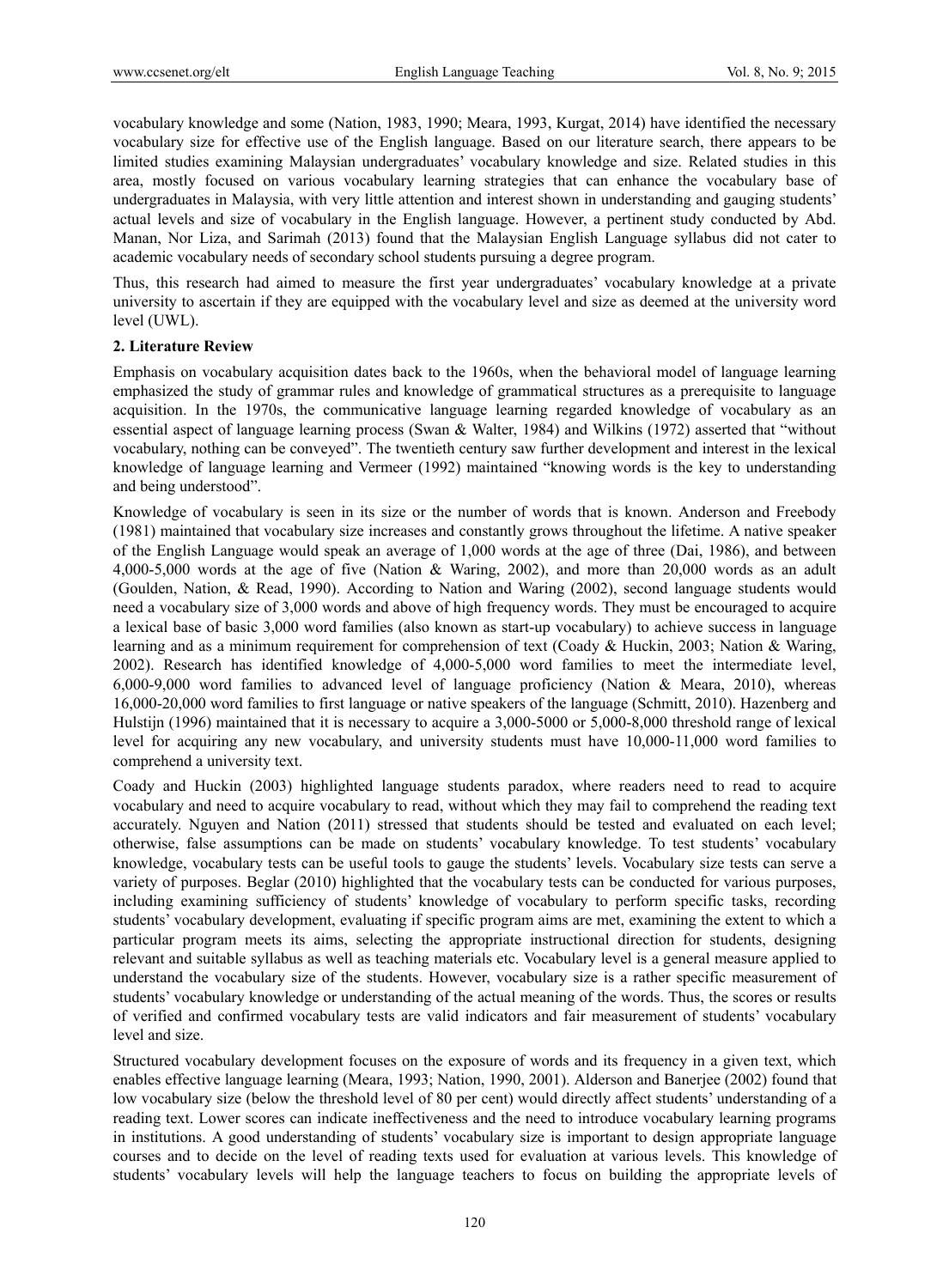vocabulary expected of the students and to propose vocabulary component appropriate for a language course.

Kurgat (2014) employed Nation and Laufer's (1983, 1990 & 1999) vocabulary level tests to study the vocabulary knowledge of 600 undergraduates in Kenya. The results showed poor performance, with a majority falling in the middle scale and approximately, with 450 words range, which is far below the 800 word threshold. Female respondents seem to perform slightly better than their male counterparts in the middle category; however, in general, there was very little difference in the performance of the two genders. Only a little above one quarter of the students met the threshold requirement of 80 per cent, and about 70 per cent did not meet the requirement of university level threshold. Similarly, a study of the vocabulary size of Chinese university students revealed the students' level to be below the threshold level of 4,200 words and equal to the vocabulary range of 5 year old native speakers of English language (Hui, 2004). Another study that employed Nation's vocabulary level test on Iranian undergraduates found that most students fell in the middle category and they scored slightly above 50 per cent in 10,000 and less than 50 per cent in the academic level category (Kafipour, Yazdi, Soori & Shokrpour, 2011).

If we continue to ignore the implications of inadequate vocabulary size of language learners, the consequences can be rather severe, and it can seriously affect their academic performance (Hazenberg & Hulstijn, 1995; Cunningham & Stanovich, 1997) not only in language classes, but also in general, because English is the medium of instruction in most tertiary institutions in Malaysia. Students with limited vocabulary size may fail to comprehend the contents of the reading materials, and their learning may impair and affect their academic progress. In addressing this concern, this study had set out to examine the vocabulary knowledge, i.e. in terms of vocabulary level and size of undergraduates at a private university in Malaysia where English is the medium of instruction.

## **3. Research Questions**

The following research questions were addressed in this study:

- 1) What are the first year undergraduates' level and size of vocabulary?
- 2) Is there a difference in the levels and sizes of the undergraduates' vocabulary by gender?
- 3) Is there a difference in levels and sizes of undergraduates' vocabulary by programs?
- 4) Is there a difference in levels and sizes of undergraduates' vocabulary by gender and programs?

## **4. Methods**

#### *4.1 Participants*

Table 1 displays the demographic information of the respondents involved in this study. 120 first year undergraduates from three academic programs (40 participants each from the Management, Law and Information Technology programs) at a private university in Malaysia participated in this study. In general, the participants comprised an equal proportion of males and females, i.e. 60 each, however, except for the management students (26 male, 14 female), the number of female students out-numbered the male students for the Law (16 male, 24 female) and IT (18 male, 22 female) programs. The racial distribution reflects the student population at the university. The majority of the students were Chinese (57%), followed by Malays (27%) and Indians (16%). Based on the grades attained in English in the national examination, i.e. Sijil Pelajaran Malaysia (SPM) or Malaysian Certificate of Education, which is used as the entry requirement for tertiary education in Malaysia, 73 per cent of the students achieved grade A, 18 per cent of the students achieved grade B, and 5 per cent of the students achieved grades C and D in each level. A larger proportion of the IT (95%) and Law (92.5%) students passed their English exam with a grade A, compared to Management students (31.5%, 45%, 10%, and 12.5% with grades A, B C and D respectively).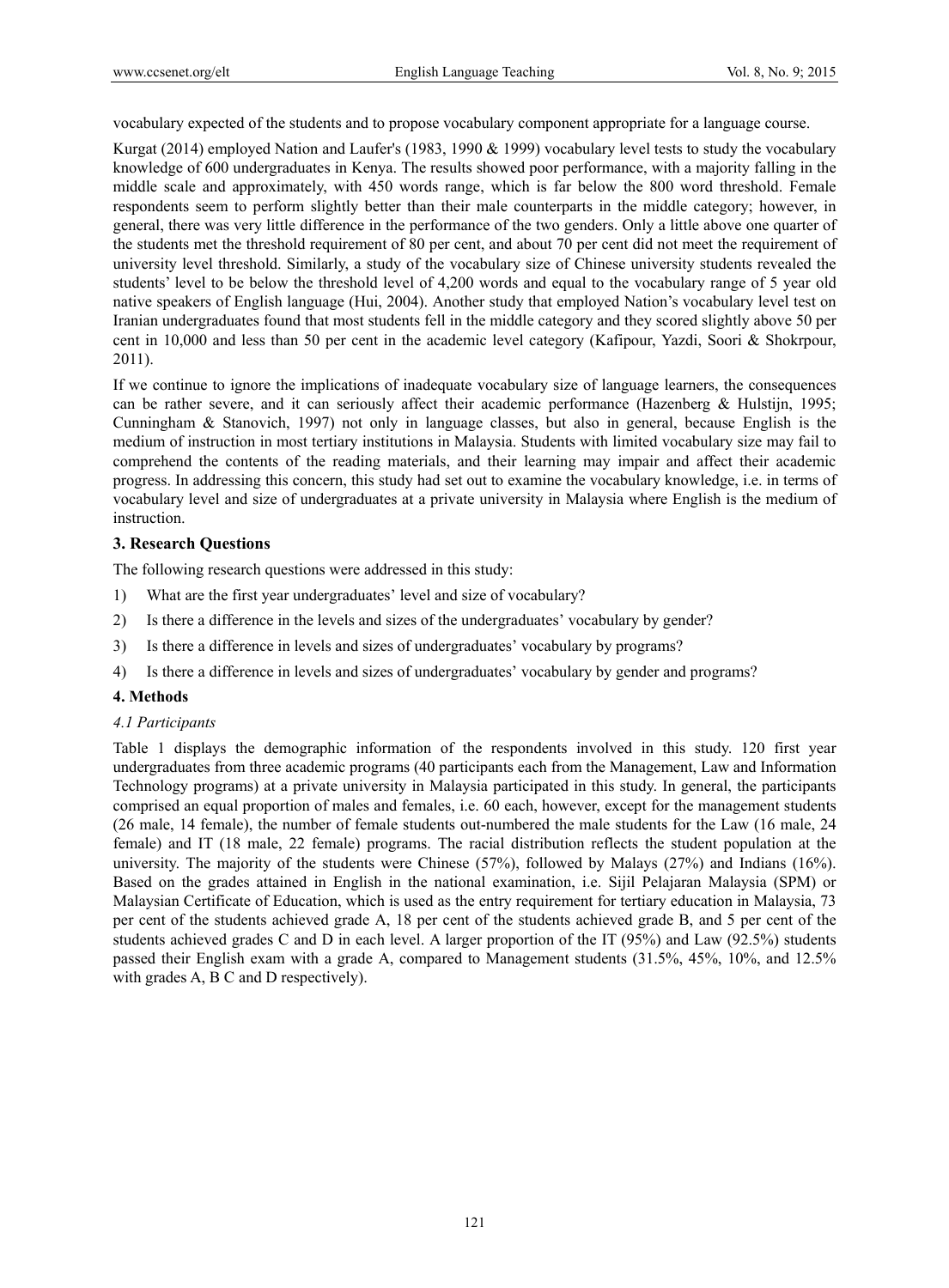| <b>Gender / Majors</b>                            | Management     | Law          | IT               | <b>Total</b> |
|---------------------------------------------------|----------------|--------------|------------------|--------------|
| Male                                              | 26             | 16           | 18               | 60           |
| Female                                            | 14             | 24           | 22               | 60           |
| Total                                             | 40             | 40           | 40               | 120          |
| Race / Majors                                     |                |              |                  |              |
| Chinese                                           | 31             | 14           | 23               | 68           |
| Malay                                             | 3              | 16           | 13               | 32           |
| Indian                                            | 6              | 10           | $\overline{4}$   | 20           |
| Total                                             | 40             | 40           | 40               | 120          |
| <b>SPM English Grades / Majors</b>                |                |              |                  |              |
| A (between 70-100 points, with 3.5-4.0 aggregate) | 13             | 37           | 38               | 88           |
| B (between 60-69 points, with 3.0-3.49 aggregate) | 18             | 2            | $\overline{2}$   | 22           |
| C(between 50-59 points, with 2.5-2.99 aggregate)  | $\overline{4}$ | 1            | $\boldsymbol{0}$ | 5            |
| D(between 45-49 points, with 2.25-2.49 aggregate) | 5              | $\mathbf{0}$ | $\boldsymbol{0}$ | 5            |
| <b>Total</b>                                      | 40             | 40           | 40               | <i>120</i>   |

## Table 1. Demography of the participants

## *4.2 Instrument*

Although there are several tests designed to test students' vocabulary knowledge, we adopted Nation and Laufer's (1999), Version A of Productive Vocabulary Levels Test, which they recommended to be used for diagnostic purposes. The vocabulary levels and size, as proposed by Nation and Laufer (1999) are presented in Table 2. The threshold score of 83 per cent and above is an indication that a student has attained the necessary vocabulary level and size. The test was administered to all participants during their regular classes. Grades were given based on the accuracy of the answer (correct/incorrect) and minor spelling and grammatical mistakes were marked as correct. Individual scores attained for each level was tabulated.

| Table 2. Levels and number of words |  |
|-------------------------------------|--|
|                                     |  |

| Level | Word Level                  |
|-------|-----------------------------|
| A     | 2000                        |
| B     | 3000                        |
| C     | 5000                        |
| D     | University Word Level (UWL) |
| Е     | 10000                       |

#### **5. Results**

The results are presented, firstly, in terms of distributions of the scores and secondly, in terms of descriptive statistics for each research question. In answer to the first research question: '*What are the first year undergraduates' levels and sizes of vocabulary?*', the results in Table 3 show that the majority of the undergraduates has not acquired the level and size of vocabulary deemed at UWL.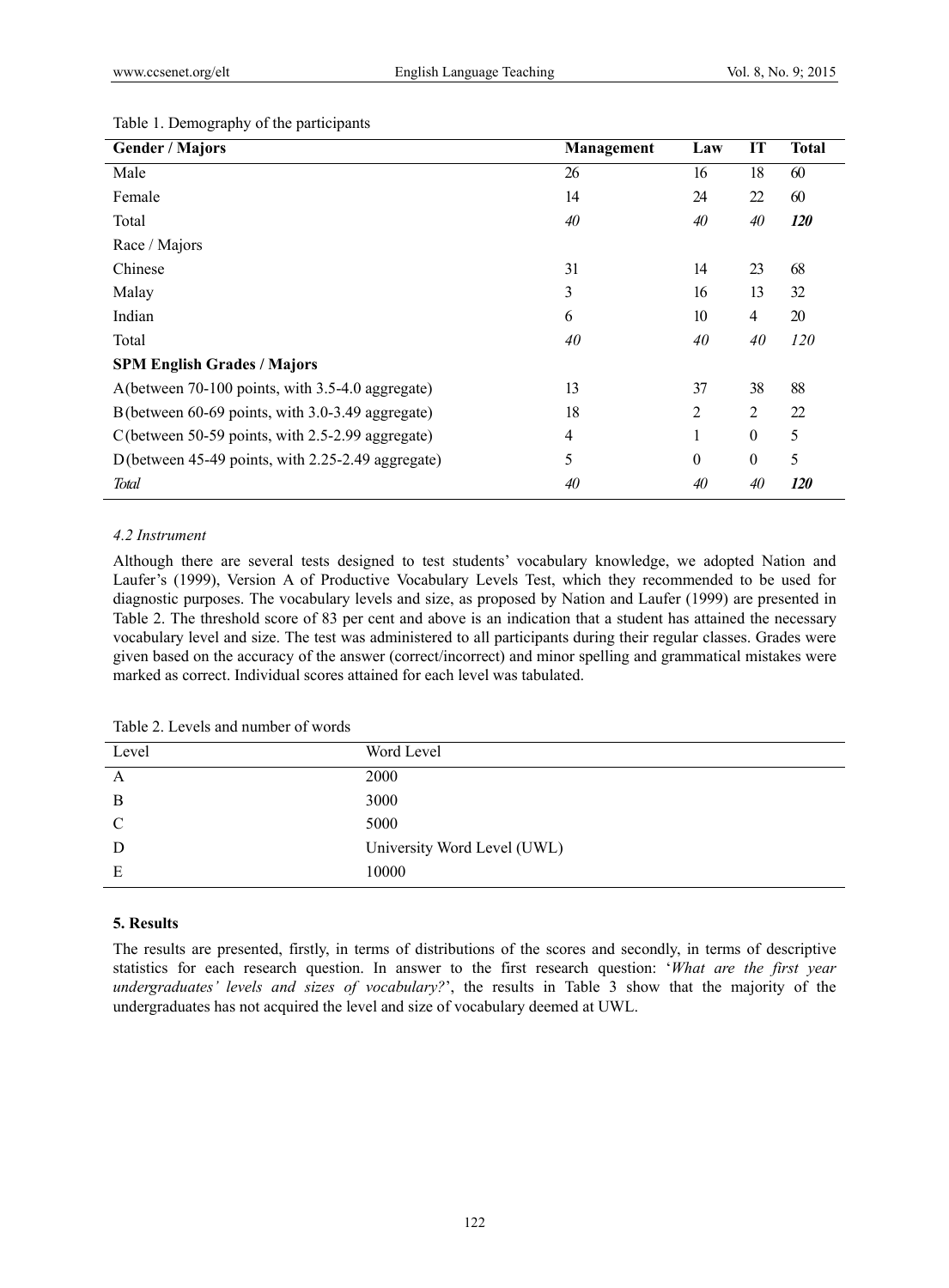| Score       | Level A   | Level B   | Level C   | Level D   | Level E   |
|-------------|-----------|-----------|-----------|-----------|-----------|
| Pt.* $(\%)$ | No $(\%)$ | No $(\%)$ | No $(\%)$ | No $(\%)$ | No $(\%)$ |
| 0(0)        | 0(0.0)    | 0(0.0)    | 0(0.0)    | 1(0.8)    | 7(5.8)    |
| 1(6)        | 0(0.0)    | 1(0.8)    | 1(0.8)    | 1(0.8)    | 6(5)      |
| 2(11)       | 0(0.0)    | 1(0.8)    | 0(0.0)    | 4(3.3)    | 18(15)    |
| 3(17)       | 0(0.0)    | 1(0.8)    | 2(1.7)    | 7(5.8)    | 18(15)    |
| 4(22)       | 0(0.0)    | 2(1.7)    | 5(4.2)    | 9(7.5)    | 8(7)      |
| 5(28)       | 0(0.0)    | 10(8.3)   | 1(0.8)    | 4(3.3)    | 6(5)      |
| 6(33)       | 1(0.8)    | 5(4.2)    | 10(8.3)   | 11(9.2)   | 11(9.2)   |
| 7(39)       | 0(0.0)    | 4(3.3)    | 6(5)      | 18(15)    | 5(4)      |
| 8(44)       | 3(2.5)    | 4(3.3)    | 4(3.3)    | 7(5.8)    | 14(11.7)  |
| 9(50)       | 2(1.7)    | 7(5.8)    | 5(4.2)    | 1(0.8)    | 3(2.5)    |
| 10(56)      | 4(3)      | 3(2.5)    | 5(4.2)    | 14(11.7)  | 9(7.5)    |
| 11(61)      | 3(2.5)    | 25(20.8)  | 13(10.8)  | 5(4.2)    | 5(4.2)    |
| 12(67)      | 4(3.3)    | 11(9.2)   | 10(8.3)   | 19(15.8)  | 6(5)      |
| 13(72)      | 4(3.3)    | 13(10.8)  | 25(20.8)  | 8(6.7)    | 2(1.7)    |
| 14 (78)     | 4(3.3)    | 12(10)    | 16(13.3)  | 9(7.5)    | 1(0.8)    |
| 15(83)      | 3(2.5)    | 15(12.5)  | 5(4.2)    | 2(1.7)    | 0(0.0)    |
| 16(89)      | 11(9.2)   | 0(0.0)    | 12(10)    | 0(0.0)    | 0(0.0)    |
| 17 (94)     | 46(38.3)  | 6(5)      | 0(0.0)    | 0(0.0)    | 1(0.8)    |
| 18 (100)    | 35 (29.2) | 0(0.0)    | 0(0.0)    | 0(0.0)    | 0(0.0)    |

Table 3. Vocabulary test scores by levels

*Note. Pt.\* = points.* 

As seen in Table 3, of the 120 students, only 3 (2.5%) students' vocabulary size is within the threshold of 83 per cent and above at levels D (1.7% students) and E (0.8% students). At these two levels, a larger proportion of students recorded scores of less than 50 per cent (Level D: 52% students; Level E: 78% students) compared to those who scored between 50 to 78 percent (Level D: 47% students; Level E: 93% students). It is obvious that the majority of the students' vocabulary level is only at level A (79.2% students) and their vocabulary size is within the threshold; only 35 (29.2%) students have the knowledge of all the 2000 words. The number of students, who scored within the threshold for levels B and C, decreased significantly to 21 (17.5%) and 17 (14.2%) students respectively. At these levels, the students' vocabulary size appears to approximate as a similar proportion of the students, i.e. 71 (59%) and 74 (62%) students scored between 50 to 73 per cent, and 28 (23%) and 29 (24%) students scored less than 50 per cent of the total score.

Table 4 presents the descriptive statistics, in terms of mean, standard deviation, minimum and maximum scores for each level.

|           | Level A | Level B | Level C | Level D | Level E |
|-----------|---------|---------|---------|---------|---------|
| Mean      | 15.9    |         | 11.2    | 8.6     | 3.7     |
| <b>SD</b> | 2.8     | 3.6     | 3.6     | 6.1     | 4.0     |
| Min       |         |         |         |         |         |
| Max       | 18      |         | 16      |         |         |

Table 4. Descriptive statistics by levels

Corresponding to the students' vocabulary levels and size presented in Table 3, it is not surprising that the mean scores decreased by the levels, with lower mean scores and wider standard deviations for levels D (*M=*8.6*, SD=*6.1) and E (*M*=3.7, *SD*=4) compared to level A (*M*=15.9, *SD*=2.8). As for levels B and C, it is also not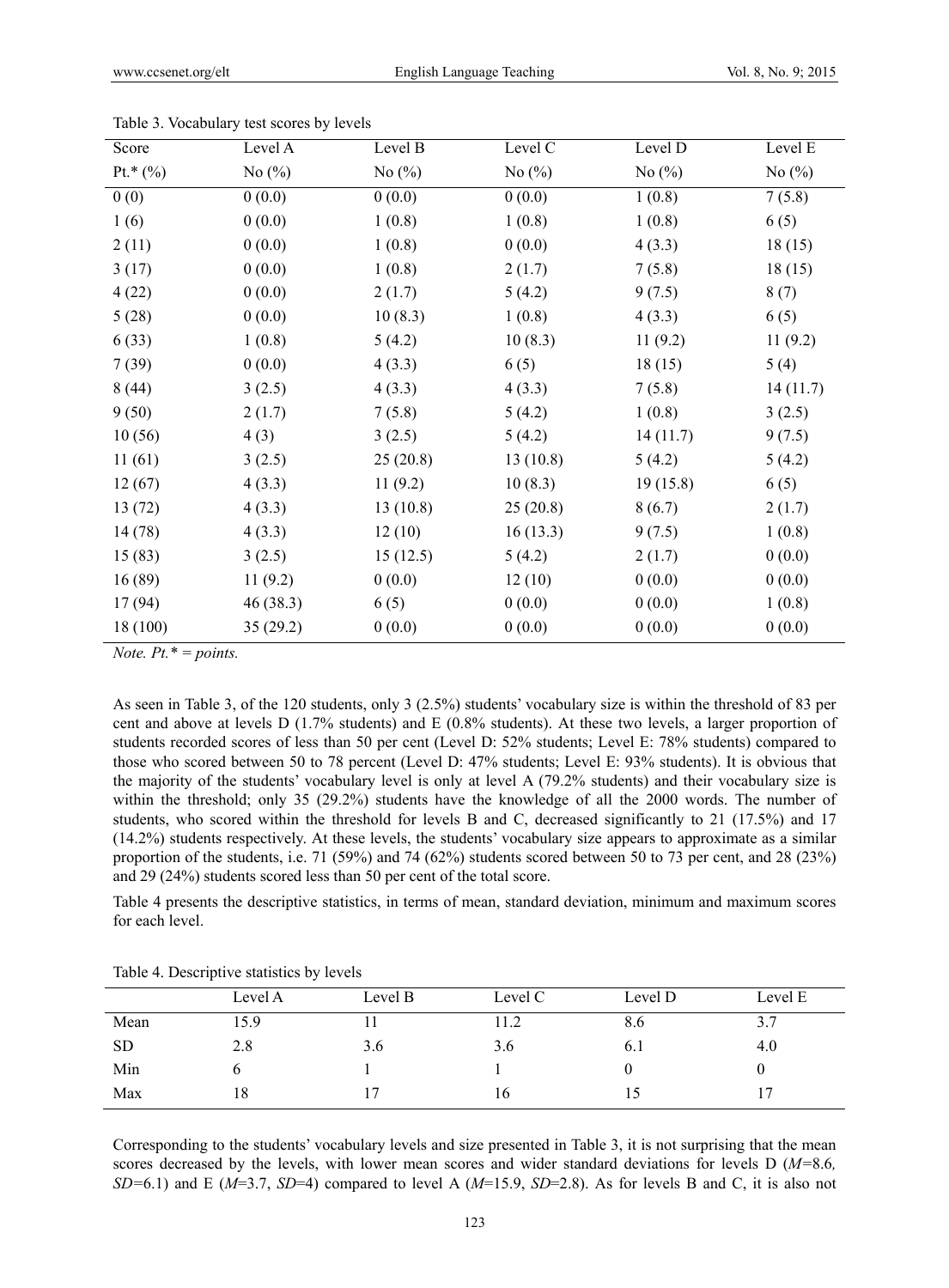surprising to find that the mean scores and standard deviations for both levels approximate: B (*M*=11.0, *SD*=3.6) and C ( $M=11.2$ ,  $SD=3.6$ ). The minimum scores, however, are clearly more varied, i.e. 0 points (Levels D and E), 1 point (Levels B and C) and 6 points (Level A), compared to the maximum scores, which are within the threshold; full scores are recorded at only level A.

The test scores, in answer to the second research question: *'Is there a difference in the levels and sizes of the undergraduates by the gender?',* show that there is no obvious difference in the vocabulary levels and size between the genders for all levels. Table 5 presents the students' vocabulary levels and size by gender.

|                | Level A                  |                | Level B                 |                          | Level C        |                  | Level D                  |                | Level E                 |                |
|----------------|--------------------------|----------------|-------------------------|--------------------------|----------------|------------------|--------------------------|----------------|-------------------------|----------------|
| Score          | $\overline{F^*}$         | $M^*$          | $\overline{\mathrm{F}}$ | $\overline{M}$           | $\overline{F}$ | $\overline{M}$   | $\overline{F}$           | $\overline{M}$ | $\overline{\mathrm{F}}$ | $\overline{M}$ |
| Pt.*<br>$(\%)$ | No                       | $\rm No$       | $\rm No$                | $\rm No$                 | $\rm No$       | $\rm No$         | $\rm No$                 | $\rm No$       | $\rm No$                | No             |
|                | $(\%)$                   | $(\%)$         | $(\%)$                  | $(\%)$                   | $(\%)$         | $(\%)$           | $(\%)$                   | $(\%)$         | $(\%)$                  | $(\%)$         |
| $\overline{0}$ |                          |                |                         |                          |                |                  |                          | 1              | $\overline{2}$          | 6              |
| (0)            |                          |                |                         |                          |                |                  |                          | (1.6)          | (3.3)                   | (10)           |
| $\mathbf{1}$   |                          |                |                         | $\,1$                    |                | $\mathbf{1}$     |                          | $\mathbf{1}$   |                         | 6              |
| (6)            |                          |                |                         | (1.6)                    |                | (1.6)            |                          | (1.6)          |                         | (10)           |
| $\overline{2}$ |                          |                |                         | $\mathbf{1}$             |                |                  |                          | $\overline{4}$ | $\overline{c}$          | $8\,$          |
| (11)           |                          |                |                         | (1.6)                    |                |                  |                          | (6.6)          | (3.3)                   | (13.3)         |
| $\overline{3}$ |                          |                |                         | $\mathbf{1}$             |                | $\boldsymbol{2}$ | $\overline{3}$           | $\overline{4}$ | 13                      | 8              |
| (17)           |                          |                |                         | (1.6)                    |                | (3.3)            | (5)                      | (6.6)          | (21.6)                  | (13.3)         |
| $\overline{4}$ |                          |                | $\mathbf{1}$            | $\mathbf{1}$             |                | 5                | 5                        | $\overline{4}$ | 8                       | $\overline{4}$ |
| (22)           |                          |                | (1.6)                   | (1.6)                    |                | (8.3)            | (8.3)                    | (6.6)          | (13.3)                  | (6.6)          |
| 5              |                          |                | 6                       | $\overline{\mathcal{A}}$ |                | 1                | $\overline{c}$           | $\overline{c}$ | 5                       |                |
| (28)           |                          |                | (10)                    | (6.6)                    |                | (1.6)            | (3.3)                    | (3.3)          | (8.3)                   |                |
| 6(33)          |                          | $\mathbf{1}$   | 1                       | 4(6.6)                   | $\mathfrak{Z}$ | 7                | 6                        | 5              | 6                       | $\mathbf{1}$   |
|                |                          | (1.6)          | (1.6)                   |                          | (5)            | (11.6)           | (10)                     | (8.3)          | (10)                    | (1.6)          |
| $\overline{7}$ |                          |                | $\mathbf{1}$            | $\overline{3}$           | $\overline{4}$ | $\sqrt{2}$       | 12                       | 6              | 6                       | $\mathbf{1}$   |
| (39)           |                          |                | (1.6)                   | (5)                      | (6.6)          | (3.3)            | (20)                     | (10)           | (10)                    | (1.6)          |
| 8              |                          | $\mathfrak{Z}$ | $\overline{c}$          | $\overline{c}$           | $\overline{2}$ | $\overline{c}$   | $\overline{\mathcal{A}}$ | 3              | $\overline{c}$          | $\overline{4}$ |
| (44)           |                          | (5)            | (3.3)                   | (3.3)                    | (3.3)          | (3.3)            | (6.6)                    | (5)            | (3.3)                   | (6.6)          |
| 9              |                          | $\overline{2}$ | 3                       | $\overline{4}$           | $\overline{3}$ | 2                | $\mathbf{1}$             |                | $\overline{\mathbf{4}}$ | 8              |
| (50)           |                          | (3.3)          | (5)                     | (6.6)                    | (5)            | (3.3)            | (1.6)                    |                | (6.6)                   | (13.3)         |
| $10\,$         | $\mathbf{1}$             | $\overline{3}$ | $\mathbf{1}$            | $\overline{2}$           | $\overline{3}$ | $\overline{c}$   | 11                       | $\overline{4}$ | 3                       | $\overline{4}$ |
| (56)           | (1.6)                    | (5)            | (1.6)                   | (3.3)                    | (5)            | (3.3)            | (18.3)                   | (6.6)          | (5)                     | (6.6)          |
| 11             | 1                        | $\overline{2}$ | 13                      | 13                       | 10             | 3                | $\overline{c}$           | 1              | 4                       | 3              |
| (61)           | (1.6)                    | (3.3)          | (21.6)                  | (21.6)                   | (16.6)         | (5)              | (3.3)                    | (1.6)          | (6.6)                   | (5)            |
| 12             | $\overline{\mathcal{A}}$ |                | 6                       | 5                        | 6              | 5                | 8                        | 11             | $\mathbf{1}$            | $\overline{3}$ |
| (67)           | (6.6)                    |                | (10)                    | (8.3)                    | (10)           | (8.3)            | (13.3)                   | (18.3)         | (1.6)                   | (5)            |
| 13             | $\overline{c}$           | $\overline{2}$ | 12                      | 5                        | 12             | 13               | $\overline{4}$           | 5              | $\overline{4}$          | $\overline{c}$ |
| (72)           | (3.3)                    | (3.3)          | (20)                    | (8.3)                    | (20)           | (21.6)           | (6.6)                    | (8.3)          | (6.6)                   | (3.3)          |
| 14             |                          | $\overline{4}$ | 8                       | 8                        | 6              | 8                | $\overline{2}$           | $\overline{7}$ |                         | $\mathbf{1}$   |
| (78)           |                          | (6.6)          | (13.3)                  | (13.3)                   | (10)           | (13.3)           | (3.3)                    | (11.6)         |                         | (1.6)          |
| 15             | 1                        | $\overline{2}$ | 5                       | 5                        | $\overline{3}$ | $\overline{c}$   |                          | $\overline{2}$ |                         |                |
| (83)           | (1.6)                    | (3.3)          | (8.3)                   | (8.3)                    | (5)            | (3.3)            |                          | (3.3)          |                         |                |
| 16             | $\overline{4}$           | 7 <sup>7</sup> |                         |                          | 8              | 5                |                          |                |                         |                |
| (89)           | (6.6)                    | (11.6)         |                         |                          | (13.3)         | (8.3)            |                          |                |                         |                |
| 17             | 28<br>(46.6)             | 18             | $\mathbf{1}$            | $\mathbf{1}$             |                |                  |                          |                |                         | $\mathbf{1}$   |
| (94)           |                          | (30)           | (1.6)                   | (1.6)                    |                |                  |                          |                |                         | (1.6)          |
| 18<br>(100)    | 19<br>(31.6)             | 16<br>(26.6)   |                         |                          |                |                  |                          |                |                         |                |

Table 5. Vocabulary test scores by levels and gender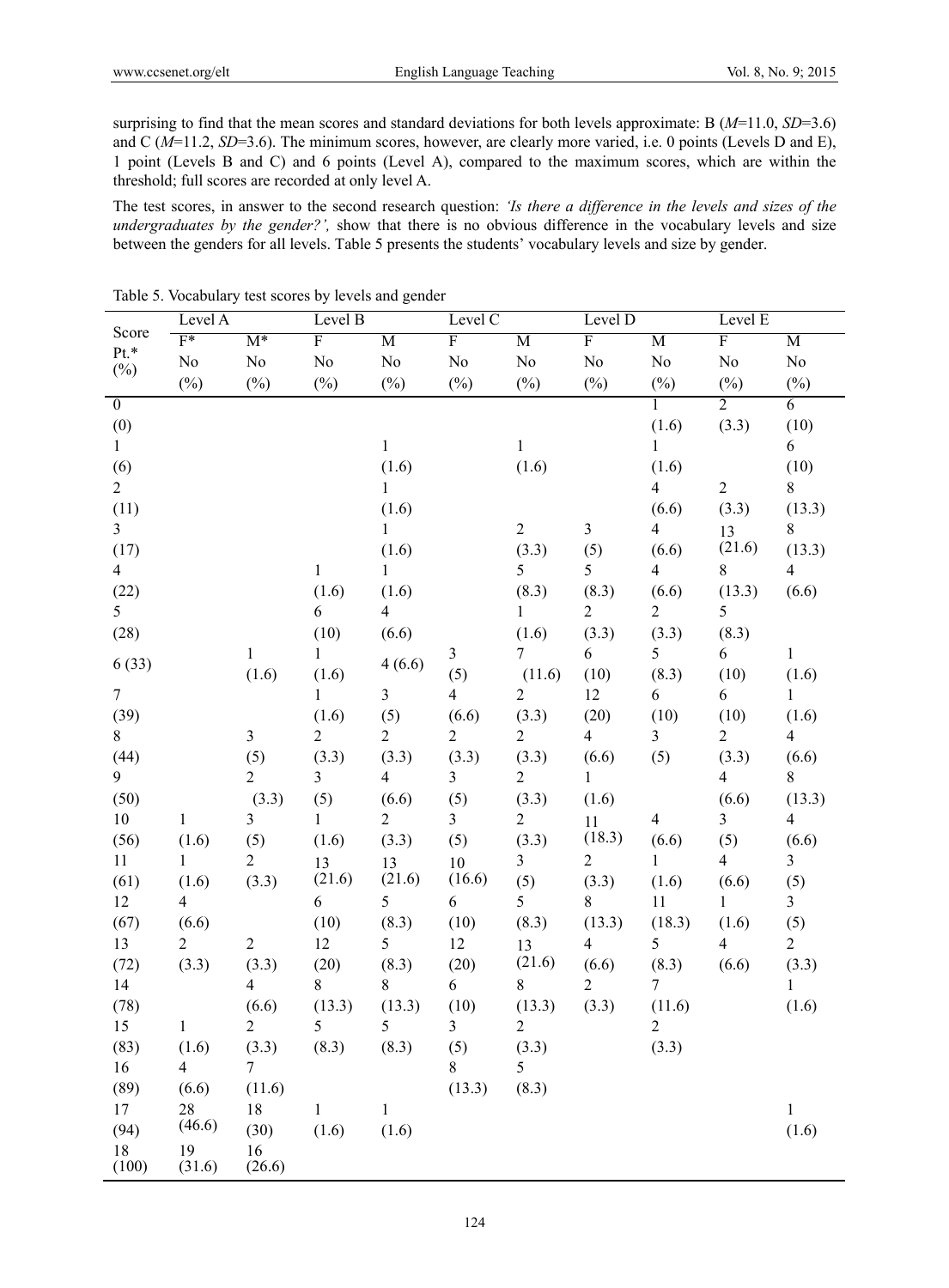*Note. Pt.\* = points; F\*=Female; M\*=Male.* 

As mentioned, there is no clear pattern in the vocabulary levels and size between genders. At the UWL and level E, the 4.9 per cent of the students, who scored within the threshold of 83 per cent are males. However, at levels A and C, a larger proportion of females (Level A: 86.4% students; Level C: 18.3% students) than males (Level A: 71.5% students; Level C: 11.6% students) recorded scores within the threshold; with an equal number of both genders (9.6% students) for level B.

Except for Level D, where an equal number of 46.6 per cent male and female students attained scores between 50 to 78 per cent, the males out-numbered the females for levels A and E by 8.3% students. However, the females out-numbered the males for levels B (by 10% students) and C (by 11.7% students).

At the UWL and level E, more females scored less than 50 per cent: levels D (Females: 53.3% students; Males: 50% students) and E (Females: 73.3% students; Males: 63.3% students) compared to levels A (Males: 6.7% students), B (Males: 28.3% students; Females: 18.3% students) and C (Males: 33.3% students; Females: 15% students).

The descriptive statistics on gender for each level are presented in Table 6.

|      | Level A |          |      | Level B |               | Level C |     | Level D  |          | Level E  |
|------|---------|----------|------|---------|---------------|---------|-----|----------|----------|----------|
|      | $F*$    | $M^*$    | F    | M       | F             | М       | F   | М        | F        | М        |
| Mean | 16.5    | 15.3     | 11.3 | 10.6    | 12.0          | 10.4    | 8.5 | 8.7      | 6.1      | 5.8      |
| SD.  | 2.0     | 3.3      | 3.1  | 4.1     | 3.0           | 4.1     | 3.1 | 4.3      | 3.4      | 4.5      |
| Min  | 10      | $\sigma$ | 4    |         | $\mathfrak b$ |         |     | $\theta$ | $\theta$ | $\theta$ |
| Max  | 18      | 18       | 17   | 17      | 16            | 16      | 14  | 15       | 13       |          |

Table 6. Descriptive statistics by levels and gender

*\*F=Female, M=Male.* 

Although no clear pattern is seen between the levels and size of the vocabulary of the two genders as seen in Table 5, a comparison of the mean scores in Table 6, shows that the female students of all levels, except at UWL, recorded slightly higher mean scores. At the UWL, the male students scored marginally higher than their counterparts, i.e. with a mean difference of only 0.2 points. A mean difference of more than 1 point is found at levels A (*MD*=1.2), B (*MD*=1.3) and C (*MD*=1.6). However, as seen in the standard deviation, a slightly wider difference in scores is seen among the males for all levels. The standard deviations ranged from 3.3 (Level A) to 4.5 (Level E) among the males compared to the females: 2.0 (Level A) to 3.4 (Level E). For all levels, except level E, the female students recorded higher minimum scores. Both genders recorded zero scores for level E and similar scores for levels A, B and C; the male students recording higher maximum scores for levels D and E.

Table 7 presents the students' vocabulary levels and size by their programs, in answer to research question three: *'Is there a difference in levels and sizes of undergraduates' vocabulary by the programs?'* The numbers presented in percentage are rounded up for ease of presentation of table within the page margin.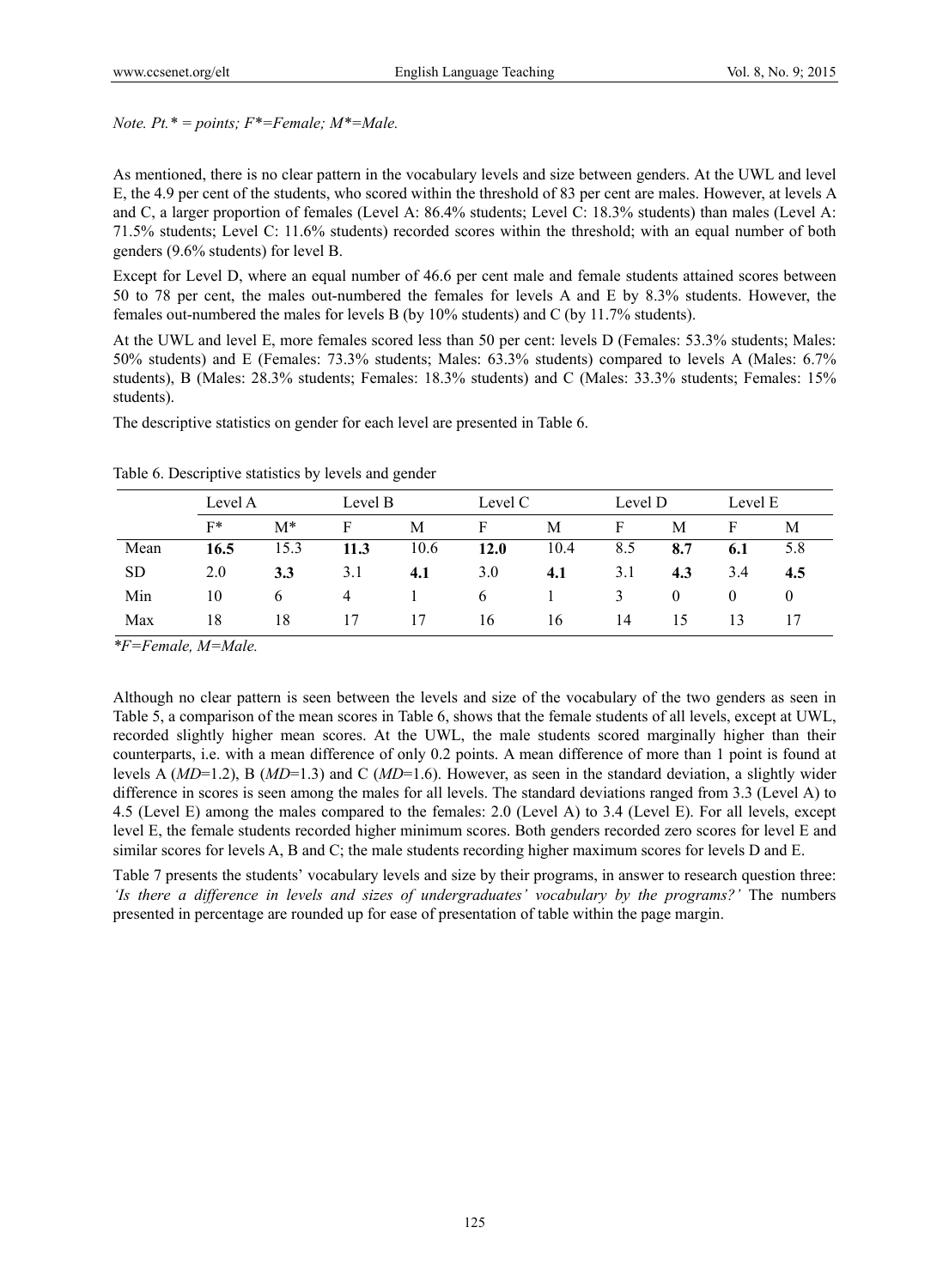|                       |              | Level A                           |                          |              | Level B                  |                            |              | Level C                  |                      |              | Level D                  |                                |              | Level E                  |                          |
|-----------------------|--------------|-----------------------------------|--------------------------|--------------|--------------------------|----------------------------|--------------|--------------------------|----------------------|--------------|--------------------------|--------------------------------|--------------|--------------------------|--------------------------|
|                       | $Mgt^*$      | Law                               | $\mathop{\text{IT}}$     | Mgt          | Law                      | $\ensuremath{\mathsf{IT}}$ | Mgt          | Law                      | $\mathop{\text{IT}}$ | Mgt          | Law                      | $\ensuremath{\mathsf{IT}}$     | Mgt          | Law                      | IT                       |
| Score<br>$Pt^{*}$ (%) | No<br>$(\%)$ | N <sub>0</sub><br>$(\%)$          | N <sub>0</sub><br>$(\%)$ | No<br>$(\%)$ | N <sub>o</sub><br>$(\%)$ | No<br>$(\%)$               | No<br>$(\%)$ | N <sub>0</sub><br>$(\%)$ | No<br>$(\% )$        | No<br>$(\%)$ | N <sub>0</sub><br>$(\%)$ | N <sub>o</sub><br>$(\%)$       | No<br>$(\%)$ | N <sub>0</sub><br>$(\%)$ | N <sub>0</sub><br>$(\%)$ |
| $\overline{0(0)}$     |              |                                   |                          |              |                          |                            |              |                          |                      | 1(3)         |                          |                                | 7(18)        |                          |                          |
| 1(6)                  |              |                                   |                          | 1(3)         |                          |                            | 1(3)         |                          |                      | 1(3)         |                          |                                | 6(15)        |                          |                          |
| 2(11)                 |              |                                   |                          | 1(3)         |                          |                            |              |                          |                      | 4(10)        |                          |                                |              |                          | 9(23) 2(5) 7(18)         |
| 3(17)                 |              |                                   |                          | 1(3)         |                          |                            | 2(5)         |                          |                      | 7(18)        |                          |                                |              |                          | 8(20) 6(15) 4(10)        |
| 4(22)                 |              |                                   |                          | 2(5)         |                          |                            | 5(13)        |                          |                      |              | 7(18) 1(3) 1(3)          |                                | 3(8)         | 4(10) 1(3)               |                          |
| 5(28)                 |              |                                   |                          | 9(23) 1(3)   |                          |                            | 1(3)         |                          |                      | 4(10)        |                          |                                |              | 6(15)                    |                          |
| 6(33)                 | 1(3)         |                                   |                          | 5(12)        |                          |                            | 10(25)       |                          |                      |              | 4(10) 6(15) 1(3)         |                                | $4(10)$ 3(8) |                          | 4(10)                    |
| 7(39)                 |              |                                   |                          | 3(8)         | 1(3)                     |                            | 5(13) 1(3)   |                          |                      |              |                          | $5(13)$ $5(13)$ $8(20)$ $1(3)$ |              | 2(5)                     | 2(5)                     |
| 8(44)                 | 3(8)         |                                   |                          | 2(5)         | 1(3)                     | 1(3)                       | 2(5)         | 1(3)                     | 1(3)                 | 2(5)         | 3(8)                     | 2(5)                           | 1(3)         | 3(8)                     | 10(25)                   |
| 9(50)                 | 2(5)         |                                   |                          | 3(8)         | 3(8)                     | 1(3)                       | 2(5)         | 2(5)                     | 1(3)                 | 1(3)         |                          |                                |              | 2(5)                     | 1(3)                     |
| 10(56)                | 4(10)        |                                   |                          | 3(8)         |                          |                            | 2(5)         | 2(5)                     | 1(3)                 | 1(3)         |                          | $4(10)$ 9(23)                  |              |                          | $5(13)$ 4 (10)           |
| $11(61)$ 3(8)         |              |                                   |                          |              |                          | 6(15) 6(15) 13(33) 2(5)    |              |                          | 5(13) 6(15)          | 1(3)         | 4(10)                    |                                |              | 3(8)                     | 2(5)                     |
| $12(67)$ 4 (10)       |              |                                   |                          | 2(5)         |                          | 4(10) 5(13) 3(8)           |              | 5(13) 2(5)               |                      | 1(3)         |                          | 7(18) 11(28)                   |              | 2(5)                     | 4(10)                    |
| $13(72)$ 2(5)         |              | 1(3)                              | 1(3)                     |              |                          | 8(20) 5(13) 3(8)           |              |                          | 11(28) 11(28) 1(3)   |              |                          | $4(10)$ 3(8) 1(3)              |              | 1(3)                     |                          |
| $14(78)$ 3(8)         |              | 1(3)                              |                          | 2(5)         |                          | 4(10) 6(15) 1(3)           |              |                          | $6(15)$ 9(23)        |              |                          | 4(10) 5(13)                    |              | 1(3)                     |                          |
| $15(83)$ 3(8)         |              |                                   |                          |              |                          | $8(20)$ 7(18) 1(3)         |              | 4(10)                    |                      |              | 2(5)                     |                                |              |                          |                          |
| 16(89) 8(20) 2(5)     |              |                                   | 1(3)                     |              |                          |                            |              |                          | 3(8) 9(23)           |              |                          |                                |              |                          |                          |
|                       |              | $17(94)$ $2(5)$ $21(53)$ $23(58)$ |                          |              | $4(10)$ 2(5)             |                            |              |                          |                      |              |                          |                                |              |                          | 1(3)                     |
|                       |              | 18 (100) 5 (13) 15 (38) 15 (38)   |                          |              |                          |                            |              |                          |                      |              |                          |                                |              |                          |                          |

Table 7. Vocabulary test scores by levels and programs

*Note. Pt.\* = points; Mgt=Management; IT=Information Technology.*

When comparing the scores across the three programs, one obvious pattern found is that the Management students' vocabulary levels and size are lower than the Law and IT students at all levels; scores within the threshold are recorded at only levels A (45% students) and C (3% students). No obvious difference (a difference of only 1 to 2 students) is found between the Law and IT students for level A (Law: 95% students; IT: 98% students) and C (Law: 18% students; IT: 23% students). However, the Law students (40% students) out-numbered the IT students (23% students) for level B. The 2 (5%) students who are within the threshold are from the Law program and the 1 (3%) student in Level E is from the IT program.

As for scores attained within the range of 50 to 78 per cent, the Law and IT students out-numbered the Management students for all levels, except for level A (Management: 46% students); Law: 6% students); IT: 3% students)). The number of Management students within this range declined by the levels: Level B (41% students), Level C (34% students), Level D (15% students), Level E (3% students). The IT students out-numbered the Law students for two levels, i.e. levels B (IT: 74% students; Law: 55% students) and D (IT: 72% students; Law: 58% students). Conversely, the Law students out-numbered the IT students for Levels C (Law: 79% students; IT: 77% students) and E (Law: 32% students; IT: 28% students).

With a larger proportion of Law and IT students scoring 50 per cent and above, it is not surprising to find that the Management students out-numbered the Law and IT students for scores within the 50 per cent and below for all levels. Only the Management students are found at level A (10% students); with more than half at levels B and C (63% students) and even a larger proportion at levels D (85% students) and E (97% students). The Law students out-numbered the IT students at UWL (Law: 39% students; IT: 29% students) and vice versa at Level E (IT: 71% students; Law: 66% student).

The descriptive statistics of the scores attained by the students from the three programs are presented in Table 8.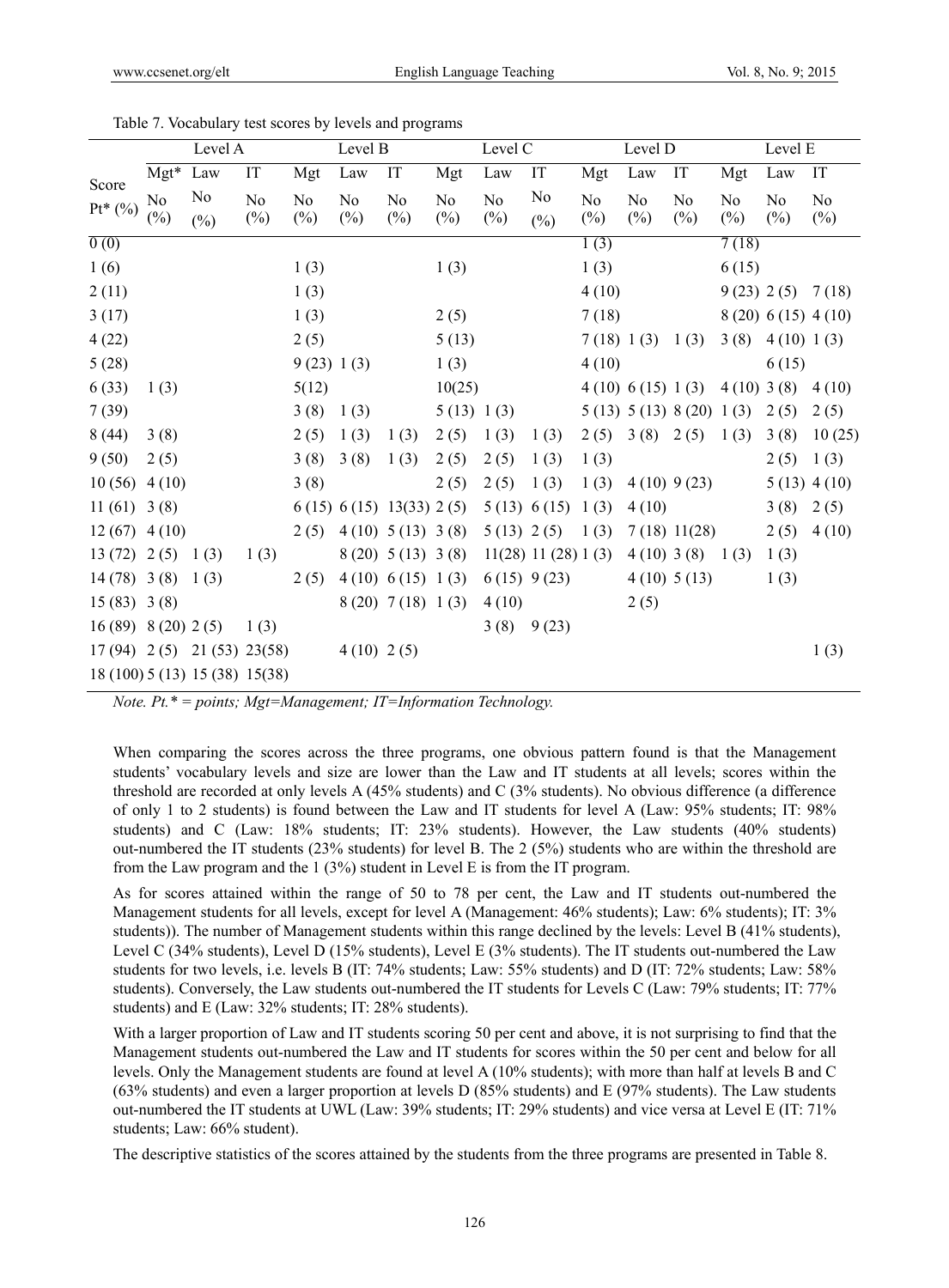|      | Level A |                                       |                 | Level B |     |           | Level C  |                                             |                | Level D             |      |      | Level E         |            |     |
|------|---------|---------------------------------------|-----------------|---------|-----|-----------|----------|---------------------------------------------|----------------|---------------------|------|------|-----------------|------------|-----|
|      |         |                                       |                 |         |     |           |          | Mgt Law IT Mgt Law IT Mgt Law IT Mgt Law IT |                |                     |      |      |                 | Mgt Law IT |     |
| Mean | 13.4    | 17.2 17.3                             |                 | 7.5     |     | 12.6 12.7 | 7.7      |                                             |                | $12.6$ $13.3$ $5.2$ | 10.2 | 10.3 | 2.8             | 7.0        | 8.1 |
| SD.  | 34      | $\begin{array}{cc} 1 & 0 \end{array}$ | 0.9             | 3.2     | 2.7 | 2.0       | 3.5      | 2.2                                         | 2.0            | 3.0                 | 3.1  | 2.7  | 2.7             | 35         | -36 |
| Min. | 6.      | -13                                   | $\overline{13}$ |         | 5.  | 8         | $\sim$ 1 | 7                                           | 8 <sup>8</sup> | $\overline{0}$      | 4    | 4    | $\Omega$        | $\theta$   |     |
| Max  | 18      | 18                                    | 18              | 14      | 17  | 17        | -15      | 16                                          | 16             | 13                  | -15  | 14   | $\overline{13}$ | -14        | 17  |

Table 8. Descriptive statistics by levels and programs

We can see that the mean scores for the three programs decreased by the levels. However, the Law and IT students' mean scores approximate for all levels compared to the Management students, whose means scores are much lower. Even at level A, the Management students' vocabulary size is smaller and their difference in scores is wider (*M*=13.4, *SD=*3.4) compared to the Law (*M*=17.2, *SD=*1.0) and IT (*M*=17.3, *SD=*0.9) students. At the UWL, the Management students recorded half the mean score (*M*=5.2) compared to the Law (*M*=10.2) and IT (*M*=10.3) students, however, a minimal difference in the variation in scores is found between the Management and Law students (*SD=* 3.0*, SD=* 3.1) compared to the IT students (*SD=* 2.7). A minimal difference in the mean scores and standard deviations is also found in the three programs between levels B and C.

The students from all three programs recorded a wide difference between the maximum and minimum scores at all levels, i.e. between 9 to 15 points, except for the level A (Law and IT students: 5 points). The Management students recorded much lower minimum scores compared to the Law and IT students. They also recorded a low minimum score of zero at levels D and E, and 1 point at levels B and C. The Management and Law students also recorded zero score at level E. As for the maximum scores, it is only at the level A that students from all the three programs recorded a full score of 18 points; the Management students recorded lower maximum scores for the other levels, i.e. between 13 (Levels D and E) to 15 (Level C). A higher range is found in the other disciplines: from 14 points (Level E: Law students) to 17 points (Level B: Law and IT students; Level E: IT students); with maximum scores of 14 and 15 points for the IT and Law students respectively for level D.

A further analysis was made to examine the vocabulary level, size, gender and program and the data are presented in Table 9.

| Disciplines | No. of Std |        | Descriptive       | Male<br>Levels |        |      |          |          |      | Female |                |     |                |  |
|-------------|------------|--------|-------------------|----------------|--------|------|----------|----------|------|--------|----------------|-----|----------------|--|
|             |            |        | <b>Statistics</b> |                |        |      |          |          |      |        | Levels         |     |                |  |
|             | Male       | Female |                   | A              | B      | C    | D        | Е        | A    | B      | C              | D   | E              |  |
| Management  |            |        | Mean              | 12.8           | 7.2    | 7    | 4.6      | 1.7      | 14.4 | 8.1    | 9              | 6.4 | 4.8            |  |
|             |            |        | <b>SD</b>         | 3.5            | 3      | 3.5  | 2.5      | 1.2      | 3    | 3.7    | 3              | 3.4 | 3.4            |  |
|             | 26         | 14     | Min               | 6              |        | 1    | $\theta$ | $\theta$ | 10   | 4      | 6              | 3   | $\theta$       |  |
|             |            |        | Max               | 18             | 12     | 14   | 11       | 4        | 18   | 14     | 15             | 13  | 13             |  |
|             |            |        | Min               | 17.2           | 13.3   | 12.7 | 12.2     | 8.4      | 17.1 | 12.1   | 12.5           | 8.8 | 6              |  |
|             |            |        | Mean              | 1              | 2.8    | 2.5  | 2.4      | 3.6      | 1    | 2.7    | $\overline{c}$ | 2.8 | 3.2            |  |
| Law         | 16         | 24     | Min               | 14             | $\tau$ | 7    | 6        | $\Omega$ | 13   | 5      | 9              | 4   | $\overline{c}$ |  |
|             |            |        | Max               | 18             | 17     | 16   | 15       | 14       | 18   | 17     | 16             | 14  | 13             |  |
|             |            |        | Mean              | 17.2           | 13.2   | 13.4 | 11.4     | 9.2      | 17.3 | 12.3   | 13.1           | 9.5 | 7.2            |  |
|             |            |        | <b>SD</b>         | 1.2            | 2.3    | 1.8  | 2.4      | 3.6      | 0.6  | 1.7    | 2.3            | 2.6 | 3.5            |  |
| IT          | 18         | 22     | Min               | 13             | 9      | 9    | 7        | 3        | 16   | 8      | 8              | 4   | 3              |  |
|             |            |        | Max               | 18             | 17     | 16   | 14       | 17       | 18   | 15     | 16             | 14  | 13             |  |

Table 9. Descriptive statistics by levels, gender and discipline

A comparison of the mean scores by the levels, programs and gender shows that there is a clear pattern in the mean scores recorded by the Management students compared to the Law and IT students. The female Management students recorded higher mean scores for all levels and wider standard deviations for levels B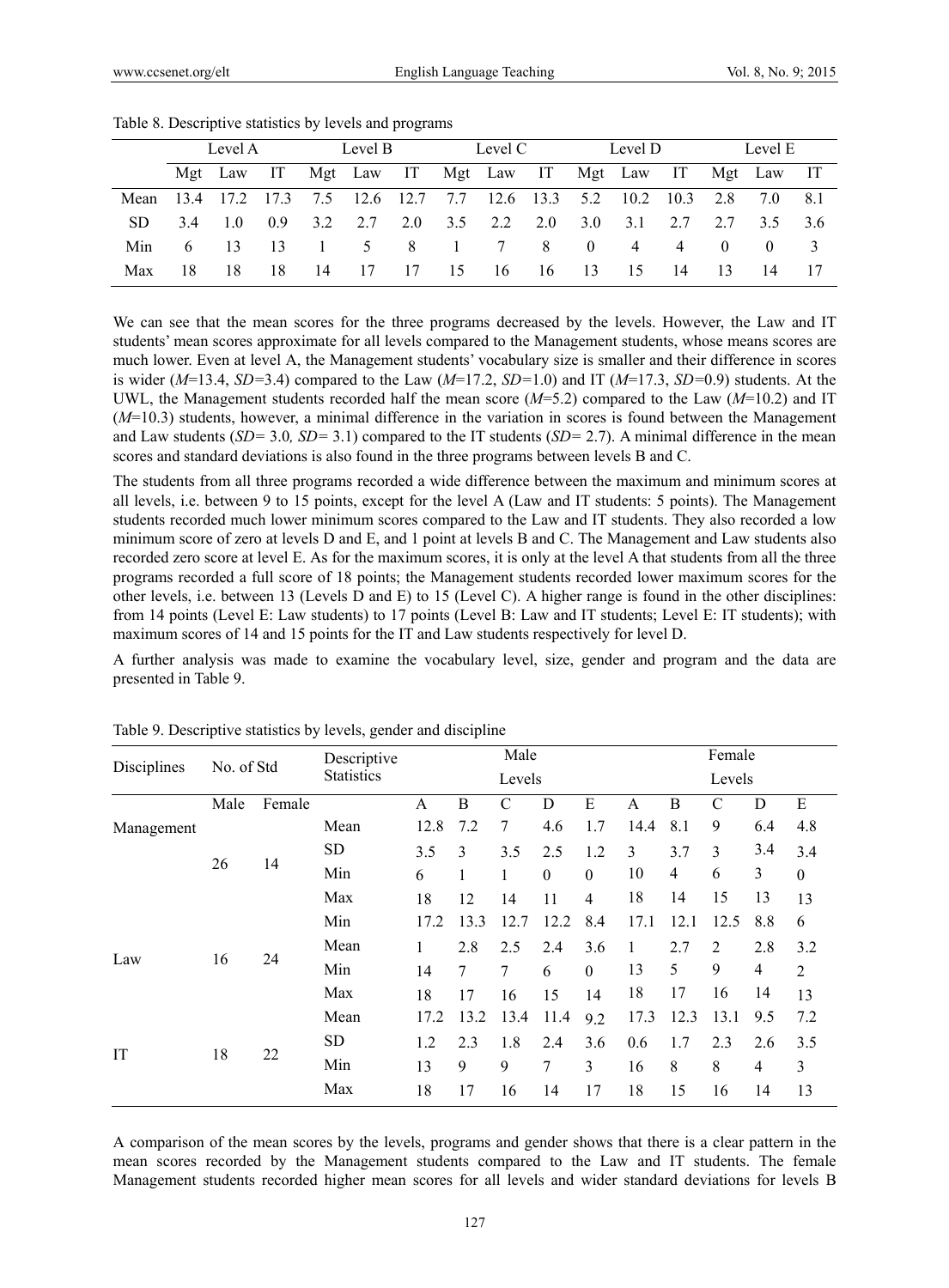$(SD=3.7)$ , D  $(SD=3.4)$  and E  $(SD=3.4)$ , compared to the males for levels D  $(SD=2.5)$  and E  $(SD=1.2)$ . The female students recorded higher minimums for all levels, except for level E (a similar score of zero point) as well as higher maximum scores for all levels, except for level A (a similar score of 18 points).

As for the Law and IT students, both the female and male students recorded approximately similar means scores for level A (within the mean range of 17) and level C (Law students: Male *M*=12.7, Female *M=*12.1; IT students: Male *M*=13.4, Female *M=*13.1). The male students recorded higher mean scores for the other levels, albeit a wider difference is found between the Law students for level D (*MD*=3.4) than the IT students (*MD*=1.9), compared to levels B (Law students: *MD*=1.2; IT students: *MD*=1.1) and E (Law students: *MD*=2.4; IT students: *MD*=2).

While the male Law students also recorded higher minimum scores for levels A, B and D (with a difference of between 1 and 2 points), the male IT students recorded higher minimum scores for levels B, C and D (with a difference of between 1 and 3 points). Both the female and male students recorded similar maximum scores for levels A (18 points) and C (16 points). Similar maximum scores are also recorded for levels B (Law students: 17 points) and D (IT students: 14 points). Where the maximum scores differed (Law students: Levels D and E; IT students: Levels B and E), the male students recorded higher scores than the females.

#### **6. Discussion**

This study had aimed to examine if first year undergraduates are equipped with the necessary vocabulary level and size required for university studies. The findings show that almost all of the students have not acquired the vocabulary required at UWL, rather they are at only Level A, i.e. 2000 word level. At UWL, a larger proportion fell in the lower band score of 50 or lesser points, implicating that their vocabulary knowledge is insufficient to cope with the reading text and possibly with the studies at the university. This finding supports *Abd. Manan, Nor*  Liza, Sarimah's (2013) study that found that the undergraduates are not prepared for UWL. The data also show that of the three programs, the Management students obtained lower scores, which indicate poorer vocabulary knowledge compared to the IT and Law students, whose vocabulary knowledge approximate. This appears to be closely linked to the students' prior vocabulary knowledge gained at the secondary school, as seen in the grades obtained in the national exam (SPM). In comparison to the Management students, a larger proportion of the IT and Law students had obtained a Grade A in the English exam. In examining the link between gender and vocabulary levels, gender appears to have no direct implication on the students' vocabulary level and size for the IT and Law students. However, a clearer link which is found among the Management students is consistent with Kurgat's (2014) findings, where female students performed slightly better than their male counterparts.

The Malaysian government's call to implement higher English entry requirements into tertiary education alone will not help address the issue of poor proficiency among graduates. It is important that institutions play an equally important as it could hamper students' academic performance, especially where English is the medium of instruction. Thus, with this understanding of students' vocabulary knowledge, language instructors will therefore need to design appropriate language courses and/or plan for effective strategies to develop and enhance vocabulary knowledge to UWL in order for students to cope with their tertiary studies. It is also pertinent that language instructors cultivate a positive attitude towards vocabulary learning among the students.

#### **7. Conclusion**

It is crucial to address the issue of limited vocabulary knowledge prior to tertiary education. The findings in this study implicate the students' vocabulary knowledge gained at the secondary school is clearly inadequate. Obviously, there is a need to prepare students for academic vocabulary to comprehend academic reading text and therefore teachers in schools will also need to pay attention to developing the students' vocabulary. Vocabulary building will need to be given equal emphasis as teaching the other language skills, although it is not tested in national examinations. There is a need to revisit the teaching and learning approach to building vocabulary. We concur with *Abd. Manan, Nor Liza, Sarimah's (2013)* that that is a need to incorporate the teaching of academic words/UWL in the schools. The national syllabus would seriously need to be revisited, if the ministry of education would like to address the issue of declining language proficiency at the grass root level.

This study did not examine the correlation between the students' vocabulary knowledge and their academic performance, and this could be treated as one of the limitations of the study. Hence, future research could examine this correlation for better teaching and learning practices. Another limitation is that the research was conducted at only one private institution, thus the results may not reflect the general vocabulary knowledge of undergraduates in Malaysia. Therefore, a larger scale study can be carried out among both public and private universities to gauge the undergraduates' vocabulary knowledge in order to enhance language proficiency, which is linked to developing human capital, entrepreneurship and graduate employability.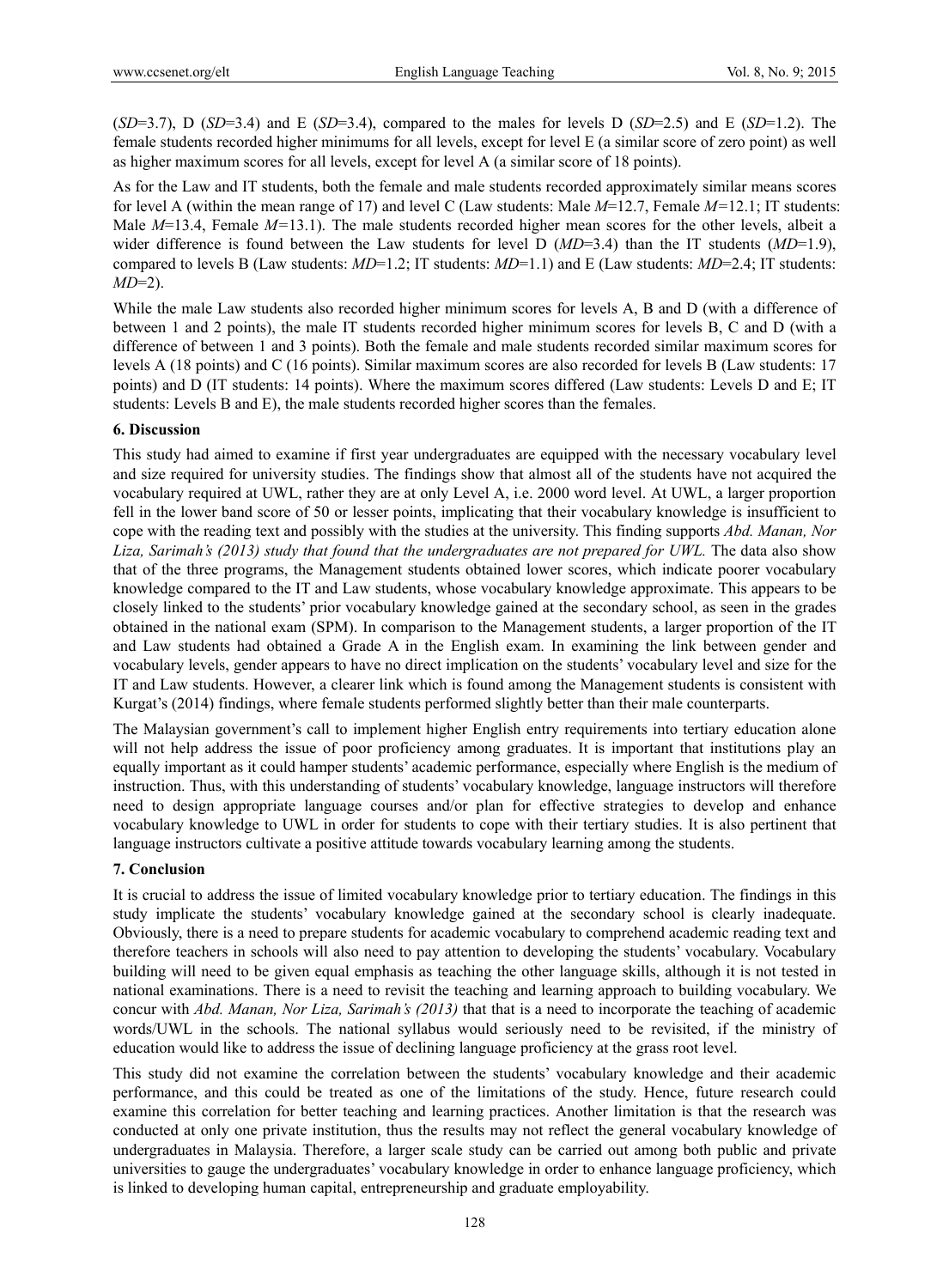#### **References**

- Abd. Manan, Nor Liza, A., & Sarimah, S. (2013). Does the Malaysian English language syllabus cater to the academic vocabulary needs of secondary school students entering universities? *Jurnal Teknologi (Social Sciences, 65*(2), 7-14. http://dx.doi.org/10.11113/jt.v65.2345
- Alderson J. C., & Banerjee, J. (2001). Language testing and assessment (Part Two): State of the art review. *Language teaching, 35*(2). 79-113. http://dx.doi.org/10.1017/S0261444802001751
- Anderson, R. C., & Freebody, P. (1981). Vocabulary knowledge. In J. T. Guthrie (Ed.), *Comprehension and teaching: Research reviews*, 77-81. Newark DE: International Reading Associations.
- Asgari, A., & Mustapha, G. (2011). The type of vocabulary learning strategies used by ESL students in University Putra Malaysia. *English language teaching, 4*(2), 84-90. http://dx.doi.org/10.5539/elt.v4n2p84
- Asgari, A., & Mustapha, G. (2012). Vocabulary learning strategies of Malaysian ESL students. *Pertanika Journal of Social Science & Humanity, 20*(3), 751-764.
- Azizan, H., & Mun, L. Y. (2011). Minding our language. *The Sunday Star*. Retrieved from http://www.thestar.com.my/story/?file=%2F2011%2F4%2F10%2Fnation%2F8357917
- Azizan, H., & Mun, L. Y. (2013). Minding our language. *The Sunday Star*. Retrieved from http://www.thestar.com.my/Travel/Malaysia/2011/04/12/Minding-our-language/
- Borneo Post (2014). IPTS not ready to implement higher MUET score as entry requirement. *Borneo Post*. Retrieved that the contract of the contract of the contract of the contract of the contract of the contract of the contract of the contract of the contract of the contract of the contract of the contract of the contract of http://www.theborneopost.com/2014/10/16/ipts-not-ready-to-implement-higher-muet-score-as-entry-require ment-muhyiddin/
- Coady, J., & Huckin, T. (2003). Vocabulary acquisition through extensive reading. *Second language vocabulary acquisition: A rationale for pedagogy*, 225-237. UK: Cambridge University Press.
- Cunningham, A. E., & Stanovich, K. E. (1997). Early reading acquisition and its relation to reading experience and ability 10 years later. *Developmental Psychology, 33*, 934-945. http://dx.doi.org/10.1037/0012-1649.33.6.934
- Dai, W. D. (1986). *The concise course on linguistics for students of English*. Shanghai: Shanghai Foreign Language Education Press.
- Gairns, R., & Redman, S. (1986). *Working with Words: A guide to teaching and learning Vocabulary*. Cambridge: Cambridge University Press.
- Hamzah, B. A. (2014). People will suffer without English. *The Star*. Retrieved from http://www.thestar.com.my/Opinion/Letters/2014/01/07/Poor-will-suffer-without-English/
- Hazenberg, S., & Hulstijn, J. H. (1996). Defining a minimal receptive second-language vocabulary for on-native university students: An empirical investigation. *Applied Linguistics*, *17*, 145-163. http://dx.doi.org/10.1093/applin/17.2.145
- Hui, D. (2004). Reflection on vocabulary size of Chinese university students. *International Education Journal, 5*(4), 571-581. Retrieved from http://files.eric.ed.gov/fulltext/EJ903880.pdf
- Kafipour, R., Yazdi, M., Soori, A., & Shokrpour, N. (2011). Vocabulary levels and vocabulary learning strategies of Iranian undergraduate students. *Studies in Literature and Language, 3*(3), 64-71.
- Kurgat, K. P. (2014). An Empirical Study into Vocabulary Knowledge of Undergraduate Students in Kenyan Universities *(Working paper from research work funded by USIU Academic Research Committee ready for publication*). United States International University, USA.
- Laufer, B. (1997). The lexical plight in second language reading: Words you don't know, words you think you know, and words you can't guess. In J. Coady, & T. Huckin (Eds.), *Second language vocabulary acquisition*, (pp. 20-34). http://dx.doi.org/10.1017/CBO9781139524643
- Lewis, M. (1993). *The lexical approach: The state of ELT and the way forward*. Hove, England: Language Teaching Publications.
- Lewis, M. (1997). *Implementing the lexical approach.* Hove, England: Language Teaching Publications.
- Lewis, M. (2002). The lexical approach: The state of ELT and a way forward. *Boston: Heinle.*
- Meara, P. (1993). *EFL vocabulary tests. Tests/Evaluation Instruments*, Swansea: Wales University.